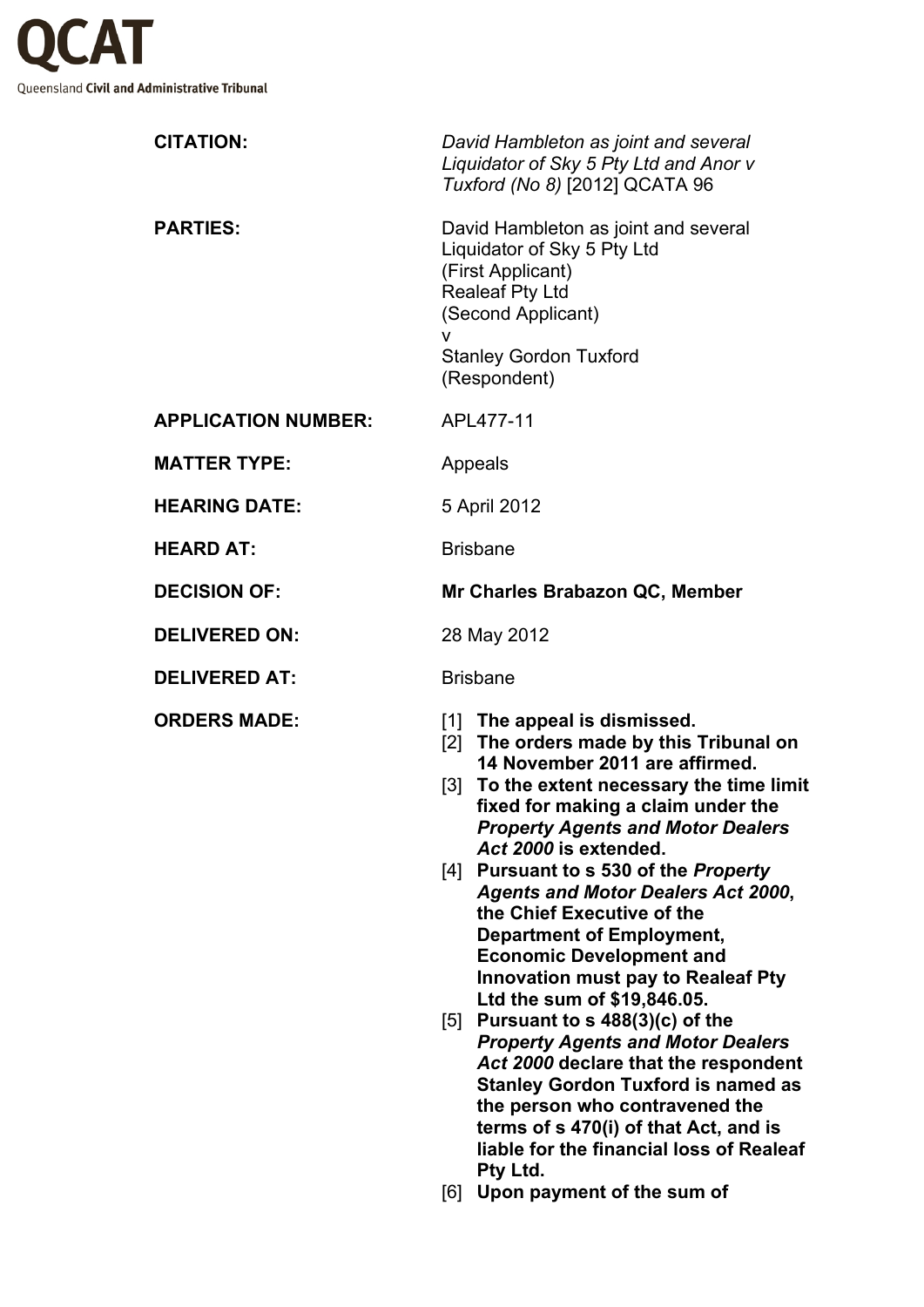**\$19,846.05 from the Claim Fund to Realeaf Pty Ltd, Stanley Gordon Tuxford is liable to reimburse the Claim Fund by paying that sum to the Chief Executive of Employment, Economic Development and Innovation.**

**CATCHWORDS:** PROPERTY AGENTS AND MOTOR DEALERS – Claim against the fund by liquidator – whether event caused financial loss – who suffered loss – payment of dividend

> *Property Agents and Motor Dealers Act 2000*, ss 469, 470, 476, 488, 530, 574 *Queensland Civil and Administrative Tribunal Act 2009*, ss 42, 61

## **APPEARANCES and REPRESENTATION (if any):**

**APPLICANT:** Mr Steele of counsel for the liquidator

## **REASONS FOR DECISION**

## **The issues**

- [1] There are two issues in this appeal. The company Sky 5 Pty Ltd is in liquidation. The liquidator is Mr David Hambleton. He cannot agree with the Chief Executive of the Department of Employment, Economic Development and Innovation (the Office of Fair Trading – OFT). Their dispute is about money – \$19,846.05. The Chief Executive will not hand that money over to Mr Hambleton. First, he says that the fund he controls is not liable to pay the money. Secondly, he says that any money has to go directly to the creditor of Sky 5, Realeaf Pty Ltd. Who is right?
- [2] A short explanation of their different views is necessary. The details can be found in the judgment of this Tribunal dated 14 November 2011. There is not much dispute about the basic facts.
- [3] The directors of Sky 5, Mr Hutchinson and his daughter, wanted to make money. The idea was to sell blocks of land in the Waverly View Estate, owned by Land Equity Pty Ltd. Sky 5 was to act as the vendor, and obtain contracts with purchasers, in its own name. At settlement (called a "back to back" settlement) Sky 5 would use the purchasers' money to pay for the land, and keep as its profit the mark-up on Land Equity's wholesale price.
- [4] Originally, Sky 5's plans were probably genuine ones. But, by around 2006, things went seriously wrong. Sky 5 appointed a real estate agent, Mr Gordon Tuxford to sell lots in the estate. He knew that any deposits from purchasers had to go into a trust account until settlement. He made around twenty sales, including this one. He had no trust account. Sky 5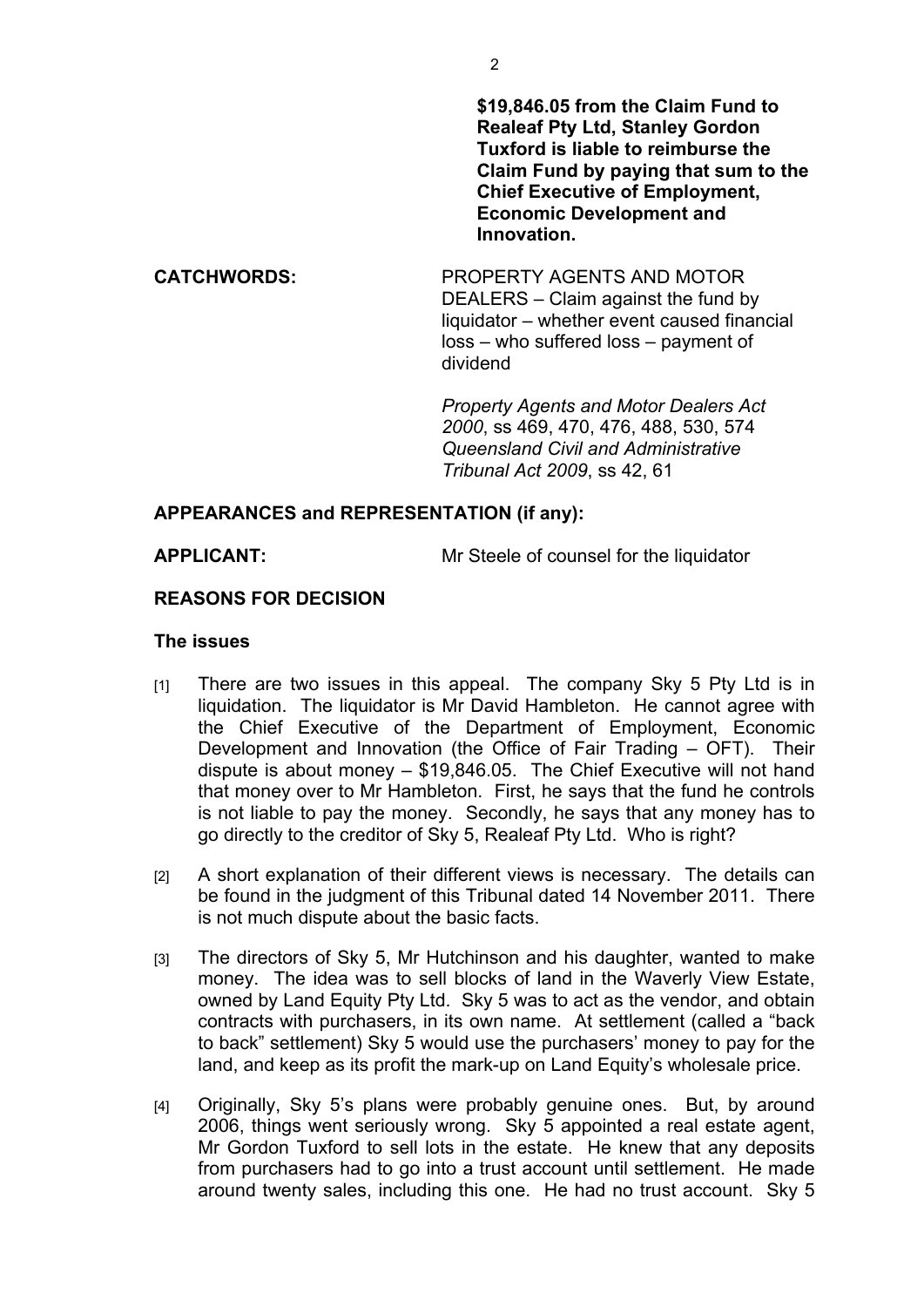did not have a real estate corporation licence and did not maintain a trust account.

- [5] On 27 November 2007 Realeaf's money was paid into an account controlled by Tuxford, called Operation Homebuy (Australia). Mr R Lindell, the company's director, expected that the money would be put into a trust account. Tuxford said to him that the money would be transferred to a trust account after first being paid to the Operation Homebuy account. That transfer was one of several curious ways in which Tuxford dealt with the transaction. However, Mr Lindell had been introduced to Tuxford by a friend, and it is apparent that he trusted him.
- [6] Tuxford had asked Mr Lindell to pay a \$29,998.42 deposit, according to a contract of sale for lot 71, which he agreed to buy for \$255,000. The vendor is described as Sky Pty Ltd on page 1 and Sky 5 Pty Ltd in Annexure A to the contract of sale. It appears that Sky 5 Pty Ltd was a company controlled by Hutchinson, while there was no company simply called 'Sky Pty Ltd'. It may be assumed that any dealings were meant to be with the existing Sky 5 Pty Ltd.
- [7] The deposit has disappeared, contrary to Tuxford's obligation to see it safe in a trust account. According to Tuxford, all such deposits found their way into Hutchinson's hands.
- [8] His conduct amounted to an "event" contrary to s 470(1)(e) of the *Property Agents and Motor Dealers Act 2000* (PAMDA). Realeaf's money was entrusted to him.
- [9] Hutchinson was experienced in real estate matters. The facts strongly suggest that he and Mr Tuxford acted together. The liquidator's conclusion is probably quite right – "I have no doubt but Hutchinson and Tuxford were working together to secure the benefit of the deposits … Sky 5 could not complete the purchase of the allotments from Land Equity Pty Ltd without the deposit funds … I believe that the process was a sham arrangement conducted by Hutchinson and Tuxford."
- [10] The OFT appointed an inspector to investigate this claim, together with numerous other claims. With respect to this claim, he concluded, on 11 January 2011:

"On the balance of probabilities there appears to be sufficient evidence to substantiate that Tuxford breached the provisions of PAMDA …"

Realeaf has recovered a dividend of \$10,152.37 from the liquidator, and has suffered a net financial loss of \$19,846.05.

[11] The member's judgement says that there was insufficient evidence to find that Mr Hutchinson was acting as a "relevant person", in relation to this sale. That finding seems to have been based on the OFT's submission, that Hutchinson was not "a relevant person". That conclusion, or assumption, may be doubted, and it is not considered further in these reasons.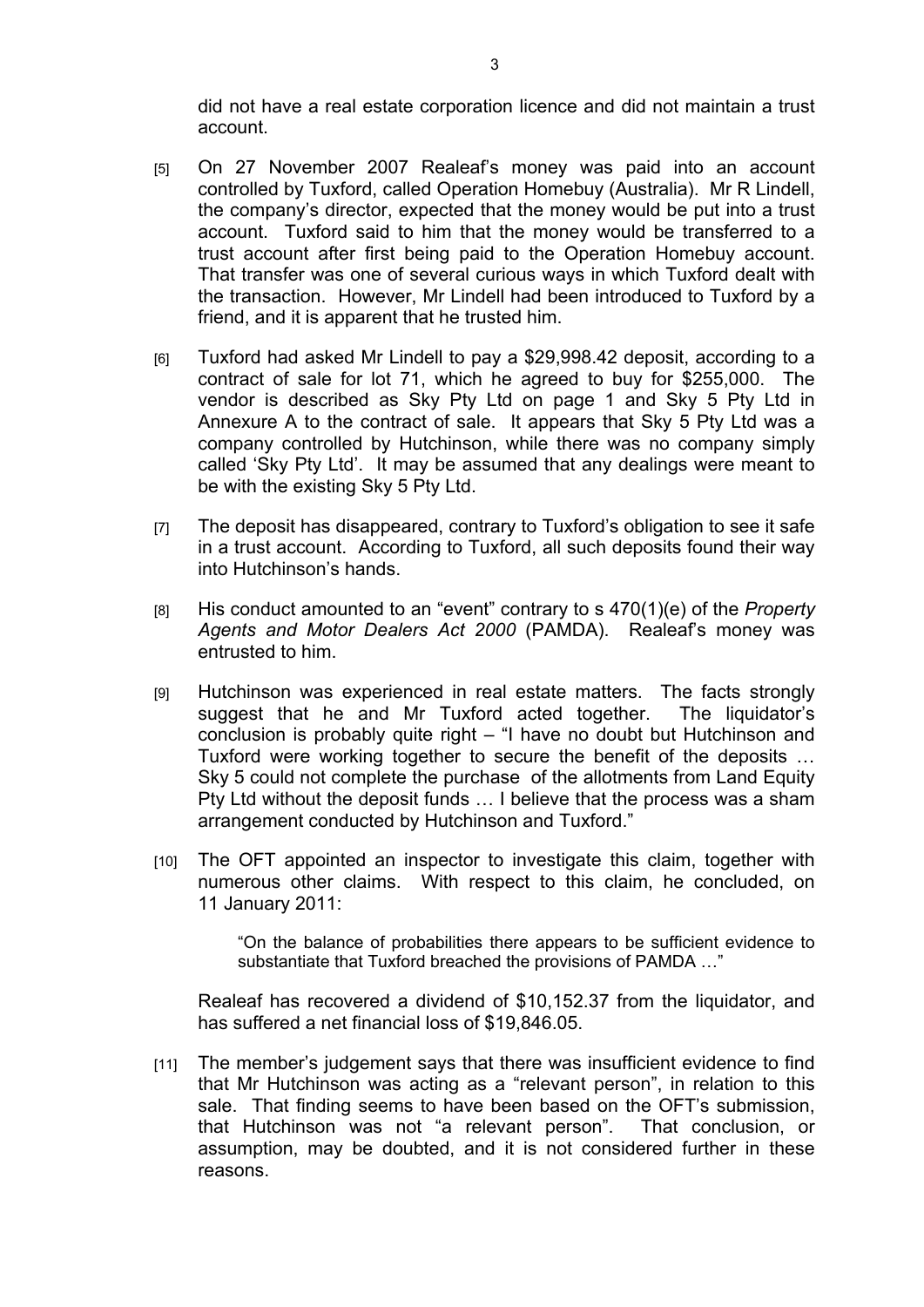- [12] Hutchinson and his daughter have disappeared. Tuxford has a solicitor, but nothing else.
- [13] Those unhappy events mean that the innocent parties were entitled to assistance from the fund maintained under PAMDA. They qualify because there is an "event" according to s 470 of the Act. This Tribunal may allow a claim when there is such an event – see s 488. There must be "financial loss because of the happening of the event." The 'event' in this case was Tuxford's failure to put the deposits into a trust account.
- [14] The Chief Executive may refer claims to the Tribunal. That has happened. All the necessary legal and procedural requirements have been satisfied to put the resolution of claims by the innocent parties in the hands of this Tribunal.
- [15] It was submitted here, that the event was a failure to observe the requirements of s 11(d) of the *Land Sales Act 1984*. There are some difficulties with that. The section refers to, "the owner of land to which that act applies." Sky 5 did not own the land. The Act applies to a proposed subdivision of land.
- $[16]$  It is more appropriate to apply s 470(1)(e) of PAMDA
	- "(1) A person may make a claim against the fund if the person suffers financial loss because of the happening of any of the following events—
		- (e) a stealing, misappropriation or misapplication by a relevant person of property entrusted to the person as agent for someone else in the person's capacity as a relevant person."
- [17] Mr Hambleton was appointed liquidator on 5 June 2008. He says that the first step should be to put all the funds in his hands. The individual claimants would then be creditors of the company. There are some other creditors. He proposes to make a final distribution of the company's assets. Some other monies have come into his hands. There has already been a distribution of about one third of these claims. He predicts that the claimants will receive a large proportion of their claims, in a final dividend.
- [18] The Chief Executive opposes the liquidator's scheme. He says that the claimants should be paid directly from the fund and recover 100% of their losses, after taking into account dividends paid by the liquidator.
- [19] It is necessary to say something about the OFT's allegation that the company was responsible for the failures of Hutchinson and Tuxford – that the company would not have suffered any loss but for neglect or default of its directors and agent.
- [20] For the liquidator, in a comprehensive written submission, it was said that the misbehaviour of the company's director Mr Hutchinson, and its agent, Mr Tuxford, is no barrier to its claim. The company and its directors are separate entities, and the effect of that separation is reinforced by decisions of the courts. Mention was made of *Dennis Wilcox Pty*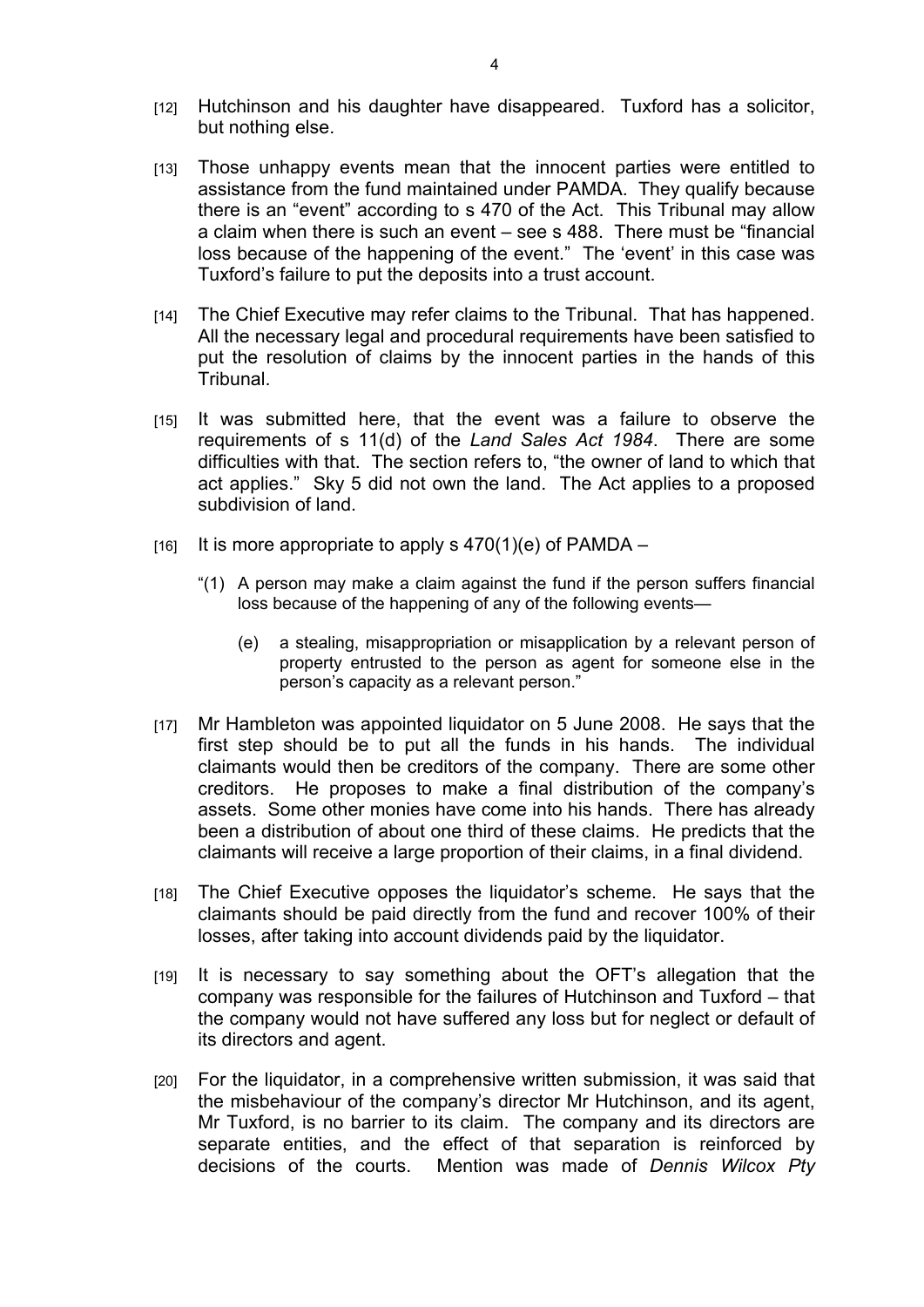*Ltd v FCT* (1988) 79 ALR 267 at 274; *Industrial Equity v Blackburn* (1977) 137 CLR 567; *McLeod v R* (2003) 214 CLR 230.

[21] In the *McLeod* decision, the High Court put it this way:

"… a company has rights, interests and duties which differ from those of its directors, officers and members. The conduct or state of mind of the latter is not always to be attributed to the former; this is particularly evident upon an insolvent winding up." (at para 28, Gleeson CJ, Gummow and Hayne JJ).

"Even when the shares of a company are closely held for purposes (or interests) of the body corporate are not synonymous with the interests of the person or persons in control." (McHugh J).

- [22] Therefore, it was submitted that the company should not be penalised for its directors' misconduct, that the liquidator is now in proper control of the company and that the full amount of the various claims should be paid out, with no deduction for the amount of the dividends already paid. (The last submission is unarguable – any dividends must be deducted first).
- [23] In my opinion, the principal submissions for the liquidator should be accepted. That is, the company and its director and agents are separate entities so that reprehensible conduct by those individuals should not be attributed to the company. That is this case. Sky 5, once under the independent control of the liquidator, and free of the misguided efforts of its directors and agent, is entitled to right the wrongs that have been done to it.
- [24] The liquidator has lodged appropriate claims, it was submitted, and that there was no good reason for OFT refusing to pay them in full. It is said for the company that it suffered financial loss, by not being able to complete its contracts.
- [25] Mr Hambleton has made every effort, to insist that he is the proper claimant of the fund, rather than the individuals who paid deposits. At the same time, it is clear that his claims are based entirely on the amounts paid by the purchasers, and nothing else. For example, see his submission to QCAT, dated 7 April 2011, the form containing a "statement of claim details", and ex 3, a summary of the details of individual purchasers whose deposits were lost.
- [26] The answer to the competing claims is this. It became clear that the company could not complete its undertaking, to sell land to the purchasers. When Land Equity called for settlement of the contracts, and there was no response, it rescinded them. They then became entitled to a refund of their deposits. The consideration for these deposits wholly failed, and they should have been repaid.
- [27] Mr Hambleton is right to say that the disappearance of the deposits was a reason why the contracts could not be completed. It is another thing to claim that the result was a "financial loss" because Sky 5 could not complete the contracts. The deposits had not become the property of Sky 5. A deposit, intended to be held in a trust account, is the beneficial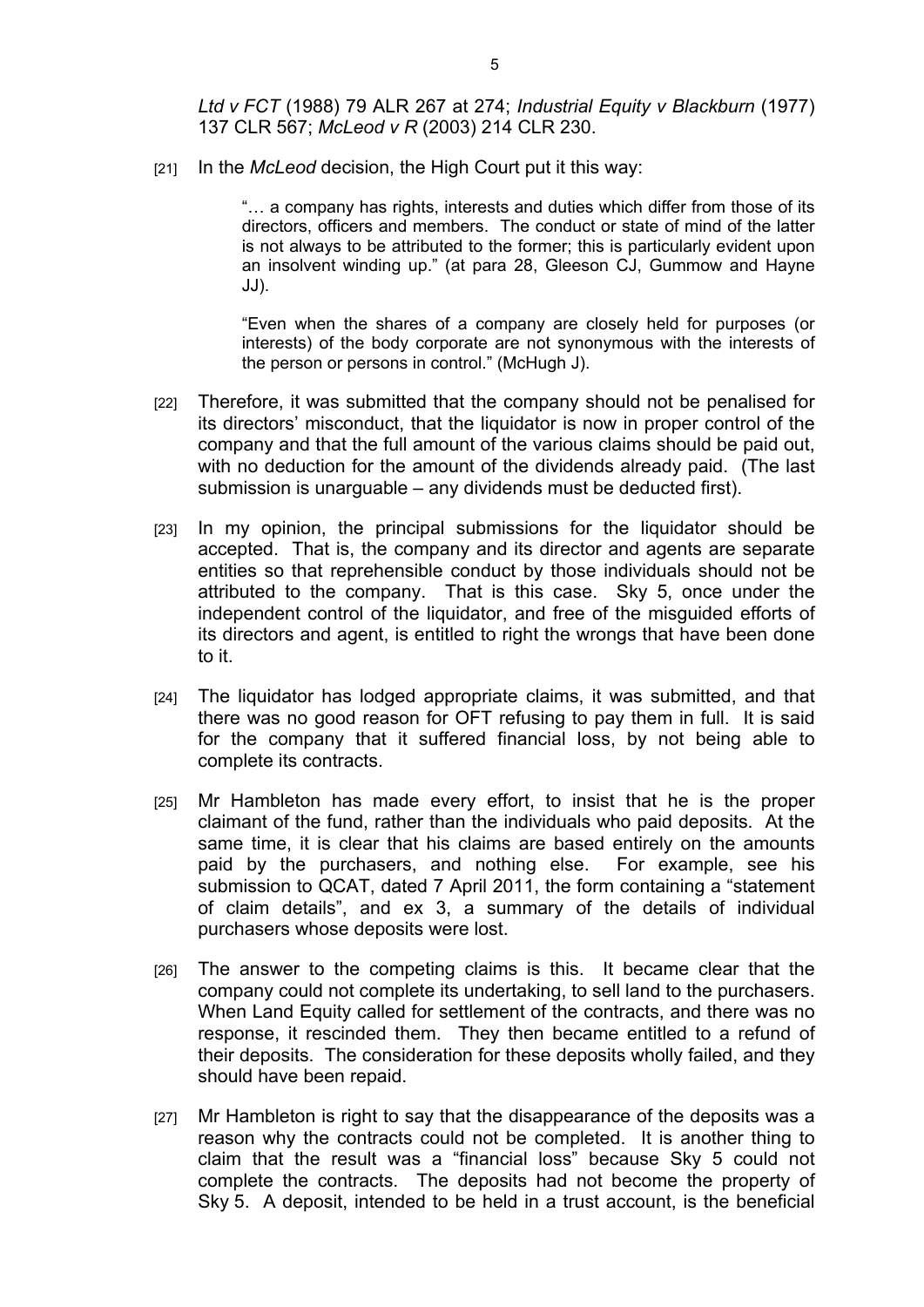property of the purchaser until settlement. Its disappearance was a financial loss for the purchaser, not Sky 5. Sky 5 was never entitled to the money.

- [28] For the company, it is not so clear what it had lost. The opportunity to settle the contracts was lost, but it is not possible to know the value of that lost opportunity. What costs were involved? What was the real market value of the blocks? In short, what did the company really lose?
- [29] What Sky 5 lost was the opportunity to complete the contracts. That opportunity may have been of some value. We do not know the amount of that loss, if any.
- [30] In the written submissions for the liquidator it is asserted that, "on paper, Sky 5 would have made about \$50,000 per lot, a far more significant sum then the amount claimed to have been misappropriated". If that claim could be proved, then it might be the foundation for some other claims against the fund. It does not affect the rights of the present claimants.
- [31] The OFT has been right in asserting that the individual purchasers are entitled to payments from the fund.
- [32] Realeaf has received \$10,152.37 from the liquidator. It is entitled to recover \$19,846.05 from the fund.
- [33] There may be issues about further distributions by the liquidator and further recovery for the fund. They can be dealt with, in a further application to QCAT.
- [34] Section 492(5) of PAMDA says, "Interest is not payable from the fund in relation to a claim allowed against the fund."
- [35] Those words seem clear enough. However there are decided cases which show that there may be exceptions, where a claim is for a lost opportunity, to use the funds. In that case, it is said, the claim is really a claim for damages, and so outside the apparent prohibition.
- [36] See the decisions in *Hungerford v Walker* (1989) 171 CLR 125 (High Court), *Chief Executive, Department of Tourism, Racing & Fair Trading v Hunter* [2002] QDC 272 (District Court), *Gettens v XFar Homes Pty Ltd* [2012] QCAT 150 and *Ryan v Ferrantino* [2010] QCAT 495. See also Judge McGill's decision in *Bieto v Triline Australia Pty Ltd (No 2)* [2003] QDC 307.
- [37] As that last decision shows, there should be evidence of the loss that has been suffered, by the unavailability of the money.
- [38] In the present proceedings, the various purchasers have not been active parties in the appeal. Any possible issues about interest as damages have not been dealt with.